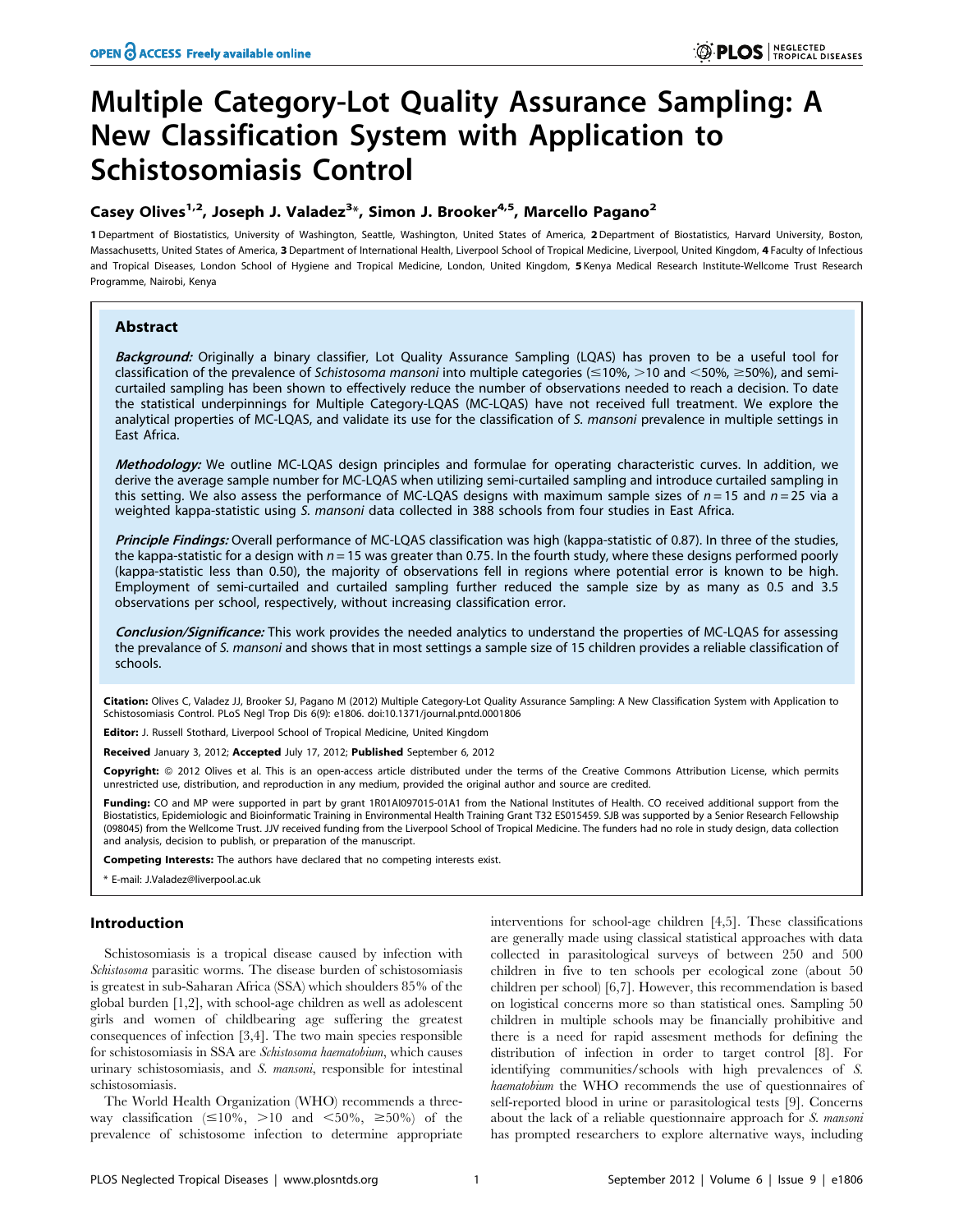#### Author Summary

The control of schistosomiasis calls for rapid and reliable classification tools. This study evaluates the performance of one such tool, Lot Quality Assurance Sampling (LQAS) for assessing the prevalence of S. mansoni in African schoolchildren. We outline the design considerations and introduce novel sequential sampling plans for Multiple Category-LQAS. We use data from 388 schools in Uganda, Kenya, and Tanzania to assess the performance of LQAS as a tool for classification of S. mansoni infection into one of three classes:  $\leq 10\%$ ,  $>10$  and  $<$ 50%,  $\geq$ 50%. Our findings suggest that an LQAS-based multiple classification system performs as well as the World Health Organization recommended methods at a fraction of the sampling effort. Our work validates LQAS as a rapid assessment tool and extends it to allow investigators to apply the method to control other infectious diseases.

the use of lot quality assurance sampling (LQAS), to reduce the sampling effort required to assess the prevalence and distribution of S. mansoni based on parasitological surveys [10,11].

A classification tool, LQAS has been used in a variety of settings to identify program areas as either ''acceptable'' or ''unacceptable'' with respect to a preestablished target [12,13]. As early as 2001, Rabarijaona et al utilized LQAS to classify the prevalence of S. mansoni [14,15]. More recently, a number of studies have been published which utilize LQAS to provide a three-way classification of disease. In 2003, Myatt et al used LQAS to provide a ternary classification of the prevalence of active trachoma in Malawi [16]. In order to provide a finer classification, Myatt specified two classic LQAS sampling plans with the goal of classifying areas as low/not low and high/not high. Areas classified as both ''not low'' and ''not high'' were classified as moderate. In addition, Myatt et al allowed for early stopping in the sampling procedure contigent upon reaching a maximum allowable number of failures in the sample. Brooker *et al* went on to apply this three-way LQAS to identify schools with a high prevalence of S. mansoni in Uganda, finding that an LQA sample size fo 15 ( $n = 15$ ) provided reliable classification of infection prevalence [8]. This study showed that the use of an LQAS-based classification system in high transmission settings could drastically reduce the cost of treatment when compared both to the conventional survey method and to blanket treatment without prior screening. These studies demonstrate that LQAS can be used to provide a more precise classification than the traditional method.

The Brooker et al multiple classification scheme was evaluated by simulation from a large database of 202 Ugandan schools. While this represents an important step toward validating 3-way LQAS, the results are entirely contingent upon the data in the database and therefore provide little insight into how the same method will perform when applied to different regions with even minor deviations in the underlying distribution of disease. Moreover, the simulation approach to validation gives little guidance for designing a survey where prior information is either sparse or unavailable. If a three-way classification LQAS system is to be used in other settings, it is important to understand the statistical underpinnings of the methodology and provide guidelines for designing such surveys in other settings or for other diseases.

The primary aim of the current work is the development of a unified Multiple Category-LQAS tool (MC-LQAS) and the validatation of its use in multiple setting in East Africa. Specifically, we outline the theoretical underpinnings of MC-

LQAS system, focusing on classification into one of three categories, and provide guidelines for choosing design parameters. Next, we present the theoretical aspects of sequential sampling as employed by researchers in the field [8,16,17,18]. Sequential LQAS, known in the statistical literature as semi-curtailed sampling, allows for potential reduction in the sample size required to make a decision without impacting classification error. A worked example of the tool to assess the prevalence of S. mansoni in 388 schools in Kenya, Uganda, and Tanzania is given [19,20,21]. The primary design examined is that used by Brooker et al [8] and we discuss the analytical properties of this approach. Finally, we validate the multiple classification system against the standard approach to classification and show that the use of an LQAS based system can substantially reduce the necessary sample size, while providing valid information for selecting the appropriate intervention strategy.

## Methods

#### LQAS

Traditional LQAS calls for a random sample of  $n$  binary observations from a ''lot''. If the number of successes in the sample,  $X$ , is less than or equal to a predefined decision rule,  $d$ , the locale is classified as unacceptable. Otherwise, the locale is classified as acceptable. The word ''success'' is a statistical convention but typically denotes a failure to meet an established criterion or receive an intervention. In the case of sampling for S. mansoni, the number of successes are cases of S. mansoni infection. If the number of infected cases exceeded a pre-determined level, then the lot is rejected and the school/community is identified as in need of mass treatment. A succinct summary of any LQAS design is the Operating Characteristic (OC) curve [22]. The OC curve depicts the probability of an acceptable classification against the true underlying prevalence, p. We assume that  $\hat{p}$  represents the proportion in a given population with infection, such as *S. mansoni* infection. An example of an OC curve is given in Figure 1A with  $n = 15$  and  $d = 7$ .

The choice of the sample size and decision rule are critical, as they determine the expected classification error in the procedure. Generally,  $n$  and  $d$  are chosen so that the probability of incorrectly classifying a locale as having low prevalence is less than or equal to  $\alpha$  and the probability of incorrectly classifying a locale as having high prevalence is less than or equal to  $\beta$ . In many cases, practitioners associate the labels ''low'' and ''high'' with values of the prevalence below and above some value,  $p^*$ , respectively. In practice, classification probabilitites are evaluated at upper and lower thresholds  $p_U$  and  $p_L$ , and the value of  $p^*$  serves little purpose aside from informing the choice of these two parameters. For an appropiately chosen design, the values of the OC curve at  $p = p_U$ and  $p = p_L$  will be approximately equal to some predefined values  $1-\alpha$  and  $\beta$ , respectively. For example, the design depicted in Figure 1A is chosen so that at  $p_L = 0.40$  and  $p_U = 0.60$ , the probability of an acceptable classification is less than or equal to  $\beta = 0.20$  to the left of  $p<sub>L</sub>$  and greater than or equal to  $1-\alpha = 0.80$ , to the right of  $p_U$ .

Due to the monotonicity of the OC curve, it follows that for any  $p$  beyond the upper or lower thresholds, the probability of committing an error is no greater than  $\alpha$  or  $\beta$ .

$$
\Pr(X < d|p_U) = \sum_{x=0}^{d-1} \binom{n}{x} p_U^x (1 - p_U)^{n-x} \le \alpha
$$
\n
$$
\Pr(X \ge d|p_L) = \sum_{x=d}^n \binom{n}{x} p_L^x (1 - p_L)^{n-x} \le \beta
$$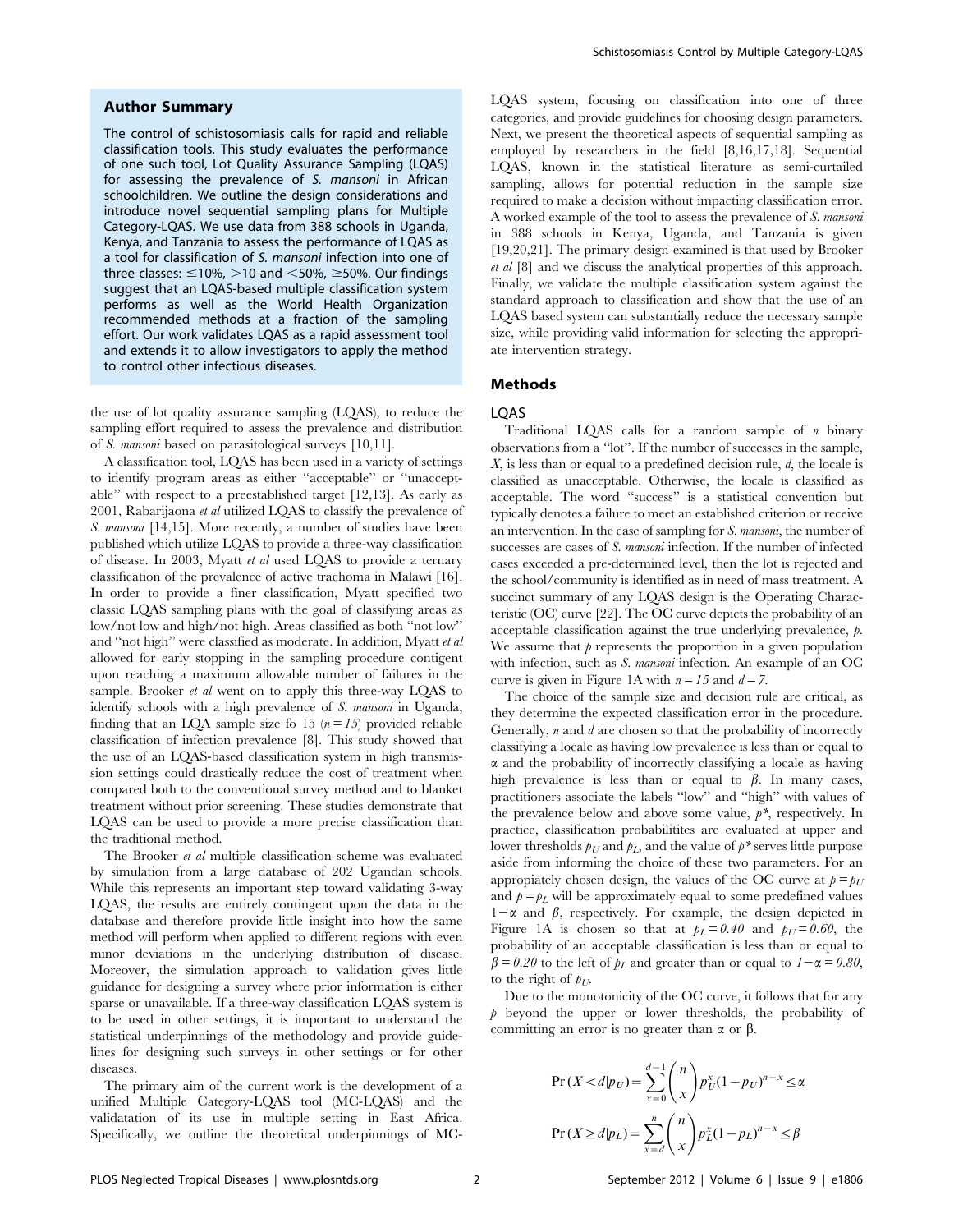

Figure 1. Operating Characteristic curves and Average Sample Number for LQAS and MC-LQAS. A) Operating Characteristic curve for LQAS design with n = 15,d = 7, and  $\alpha$  =  $\beta$  = 0.20; B) Operating Characteristic curves for low (dashed-dotted), medium (dashed), and high (solid) categories for MC-LQAS design with  $n = 15$ ,  $d_1 = 1$ ,  $d_2 = 7$ , and  $\delta_1 = \delta_1 = \delta_1 = 0.20$ ; C) Average Sample Number for semi-curtailed (solid) and curtailed (dashed) LQAS with n = 15 and d = 7; D) Average Sample Number for semi-curtailed (solid) and curtailed (dashed) MC-LQAS with n = 15,  $d_1 = 1$ , and  $d_2 = 7$ . doi:10.1371/journal.pntd.0001806.g001

An additional property of the OC curve is that it makes explicit the values of  $\beta$  for which LQAS runs a risk that is higher than the maximum of  $\alpha$  and  $\beta$ ; the value of the OC curve increases from  $\beta$ to  $1-\alpha$  as p increases from  $p_L$  to  $p_U$ . The area between  $p_L$  and  $p_U$  is commonly referred to as the ''grey region''. Thus a locale which truly has prevalence  $p$  such that  $p_L < p \lt p_U$  will be classified as acceptable with probability somewhere in the range  $(\beta, 1-\alpha)$ (assuming  $\beta < 1-\alpha$ ).

#### MC-LQAS

The MC-LQAS procedure extends basic LQAS by classifying a sample against multiple decision rules. In the following we develop MC-LQAS for three-way classification although the method is generalizable to more than three categories. For three-way classification, we must choose a total of two decision rules,  $d_1$ and  $d_2$ . If the number of successes,  $X$ , out of a total of  $n$ observations is less than or equal to  $d_1$ , classify the prevalence as low. If  $X$  is greater than  $d_2$ , classify the prevalence as high. Otherwise, classify the prevalence as medium, the middle category.

Analogous to the OC curve, for a specific design we can plot the probability of classification into each of the three categories against  $p$  to succinctly summarize the MC-LQAS design. Figure 1B shows the OC curve for a three-way classification procedure with  $n = 15$ ,  $d_1 = 1$ ,  $d_2 = 7$ . Note that this is a simple extension of the two-way design discussed previously where we now allow for the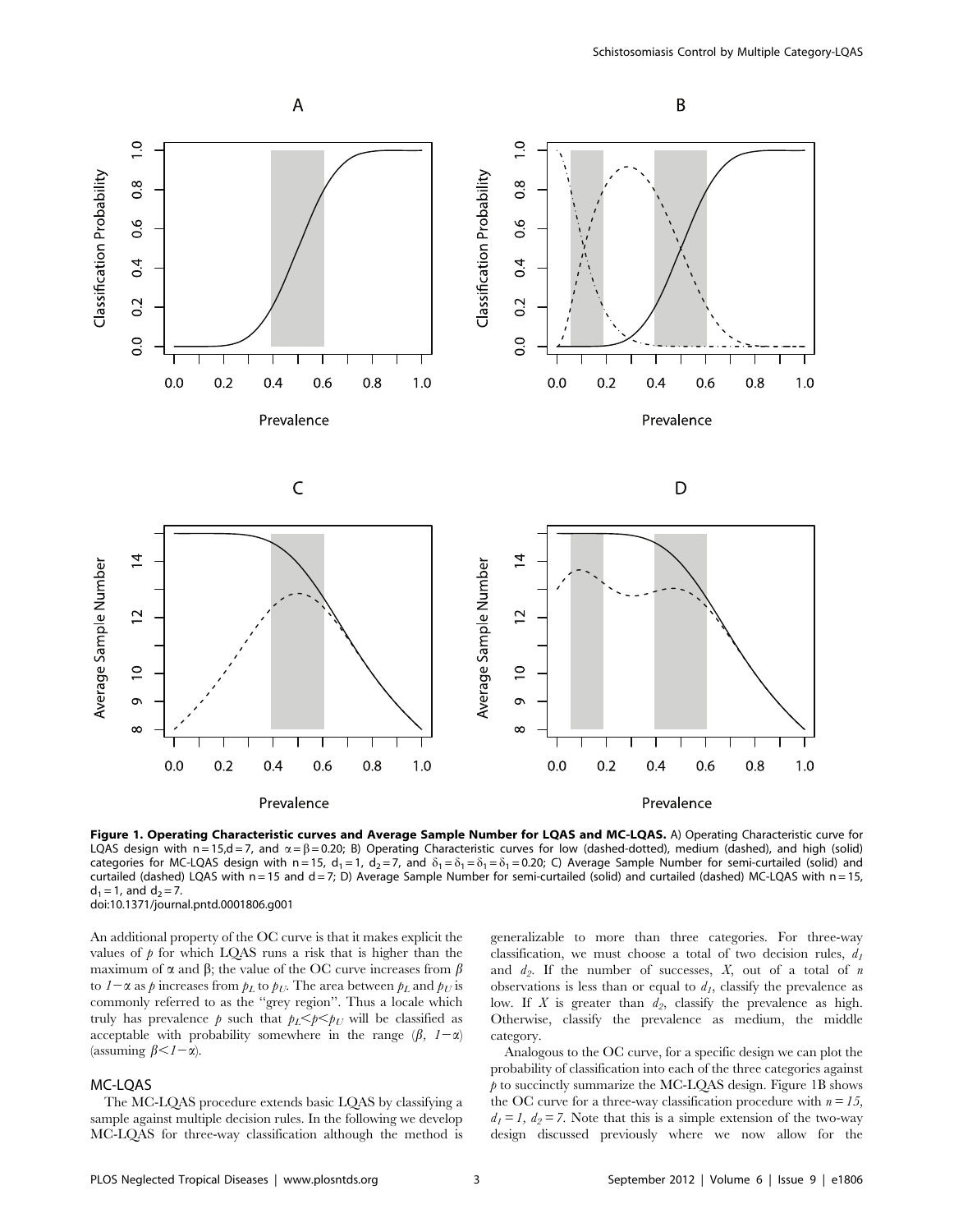''unacceptable'' category to be parsed into ''moderate'' and ''low'', thus making explicit the connection between this development and that of Myatt et al and Brooker et al [8,16]. Of note is the bell-shape of the curve for classification into the moderate category. The lack of monotonicity for this curve is one characteristic of MC-LQAS which sets it apart from LQAS and plays an important role with respect to choosing a design.

As with LQAS, in practice we choose to control for potential misclassification at predetermined thresholds, which we call  $p_{L1}$ ,  $p_{U1}$ ,  $p_{I2}$ , and  $p_{U2}$ . These should be chosen so that  $p_{L1} \leq p_1 \leq p_{U1}$ and  $p_{L2}$   $\leq$   $p_{2}$ \* $\leq$   $p_{U2}$ , and in practice it oftentimes makes sense to set  $p_1^* = p_{11}$  and  $p_2^* = p_{12}$ . To control for the amount of misclassification, we choose  $d_1$  and  $d_2$  so that the probability of *correct* classification remains high at these thresholds. That is, choose the decision rules so that

$$
\Pr(X \le d_1 | p_{L1}) \ge 1 - \delta_1
$$
\n
$$
\Pr(d_1 < X \le d_2 | p_{U1}) \ge \delta_1 \text{ and } \Pr(d_1 < X \le d_2 | p_{L2}) \ge 1 - \delta_3
$$
\n
$$
\Pr(X > d_2 | p_{U2}) \ge 1 - \delta_4
$$

where  $\delta_1$ ,  $\delta_2$ ,  $\delta_3$  and  $\delta_4$  reflect the acceptable levels of potential error determined by the investigator. This is directly analogous to choosing upper and lower thresholds,  $p<sub>L</sub>$  and  $p<sub>U</sub>$ , in classical twoway LQAS with the notable exception of the moderate category, where we see that it is important to control for the possible error at two locations. This has to do with the aforementioned bell shape of the moderate OC curve. The lack of monotonicity makes it so that one must control for error at both  $p_{U1}$  and  $p_{L2}$ .

We note that in the above formulation, we have ignored possible misclassification into the extreme categories. Depending on the distance between thresholds, misclassification into a noncontiguous category can be minimal for even small samples. Hence, for moderate sample sizes, we only worry about four possible misclassifications, which are those misclassifications into contiguous classes.

#### Curtailed and Semi-Curtailed Designs

In certain situations, it is possible to reduce the sample size needed to reach a decision by ''sampling to the decision rule''. For example, suppose we define a traditional LQAS plan with a sample size  $n = 15$  and  $d = 7$ . Suppose further that during data collection we find that the first eight observations are successes. At this point, we need not sample further to know the resulting classification will be acceptable. The analytical properties of this type of sampling are neither well-documented nor well-understood in the public health literature. However, this process is referred to as semi-curtailed sampling in the statistics literature where it has been in use for the past fifty years [23,24,25]. The main benefit of this type of sampling is the potential to reduce the overall number of observations, or the Average Sample Number (ASN), required to reach a decision.The semi-curtailed ASN is plotted as a function of the prevalence with  $n = 15$  and  $d = 7$  in Figure 1C and its derivation provided in the Appendix S1. A feature of semicurtailed sampling is that it preserves the OC curve, which means that the expected error rates are not affected [25]. Thus, there seems to be little drawback to employing semi-curtailed sampling when feasible to reduce the sample size.

Indeed, one can benefit even more by adopting a curtailed sampling plan [23]. That is, one can terminate sampling either if the number of successes is too great or too few at a given point. To continue with our example, suppose instead that the first eight observations are failures. In this case, it is not possible to observe more than seven successes in the remaining observations, and sampling can also cease. The curtailed ASN plotted as a function of the prevalence with  $n = 15$  and  $d = 7$  is plotted in Figure 1C and its derivation is included in the Appendix S1. Once again, the employment of curtailed sampling does not affect the OC curve.

The notion of curtailed sampling is easily extended to MC-LQAS. For example, MC-LQAS also allows for the potential of early stopping by sampling to the decision rule, or semi-curtailed sampling. For example, when utilizing an MC-LQAS design with  $n = 15$ ,  $d_1 = 1$  and  $d_2 = 7$ , sampling can terminate with a high classification as soon as the number of successes excedes seven. The ASN for MC-LQAS when employing semi-curtailed sampling is equal to the ASN in traditional LQAS.

The curtailed version of MC-LQAS is slightly different than its traditional counterpart in that it allows for early stopping for low, moderate, or high classifications. Continuing with our example, if the first thirteen observations are failures, then it follows that the lot will be classified as low irrespective of the remaining observations. Likewise, if in the first twelve observations are four successes and eight failures, then sampling can stop with a moderate classification, as neither low nor high classifications are possible at this point. The semi-curtailed and curtailed ASNs for an MC-LOAS design with  $n = 15$ ,  $d_1 = 1$ , and  $d_2 = 7$  are plotted as a function of the prevalence in Figure 1D. We note that the functional form of the ASN under curtailed sampling will generally be bi-model, which reflects the two areas of uncertainy or grey regions. It follows for the same reasons as in the traditional LQAS setting that the OC curves for MC-LQAS are not affected by sequential sampling of this nature. Proofs of these results are given in the Appendix S1.

## Application to Prevalence of S. mansoni in East African Schools

In the following, we consider S. mansoni data reported in four different studies; two in Kenya [19,21], one in Uganda [26], and one in Tanzania [20]. In each study, a sample of school children in multiple schools were randomly selected to provide stool samples which were examined microscopically for the ova of S. mansoni, hookworm, Ascaris lumbricoides, and Trichuris trichiura. The number of schools sampled ranges from 21 [19] study to 199 [26] with school sample sizes as low as 21 and as high as 202. In Figure 2, the estimated prevalence of S. mansoni in each of the 388 schools, along with 95% exact binomial confidence intervals, are plotted for each of the four studies.

We use these data to assess the performance of the MC-LQAS design with  $n = 15$ ,  $d_1 = 1$ , and  $d_2 = 7$  and compare with expected performance. This design differs slightly from that which was utilized in the 2005 Brooker study, where  $d_1 = 2$  [8]. Our current choice reflects a 2006 change in WHO guidelines which shifted the lower programmatic threshold from 20% to 10% [5]. Note that decision rules  $d_1 = 1$  and  $d_2 = 7$  corresponds to prevalence decision thresholds of 6.7% and 46.7%, respectively. To choose upper and lower thresholds, we assume that the desired probability of correct classification should be greater than or equal to 0.80 uniformly (i.e.  $\delta_1 = \delta_2 = \delta_3 = \delta_4 = 0.20$ ). Under this assumption, we can solve for the upper and lower thresholds, yielding  $p_{L1} = 0.055$ ,  $p_{U1} = 0.188$ ,  $p_{L2} = 0.392$ , and  $p_{U2} = 0.606$ . Additionally, to assess the impact of increasing the sample size on classification agreement, we consider an MC-LQAS design with  $n = 25$ ,  $d_1 = 2$ and  $d_2 = 12$ . Using the same approach, we identified upper and lower thresholds of  $p_{L1} = 0.062$ ,  $p_{U1} = 0.164$ ,  $p_{L2} = 0.417$ , and  $p_{U2} = 0.583$  for this design.

We generate 1000 MC-LQAS classifications of each school in the sample by repeatedly ''sampling down'' the individual data to 15 or 25 students and classifying each school based on these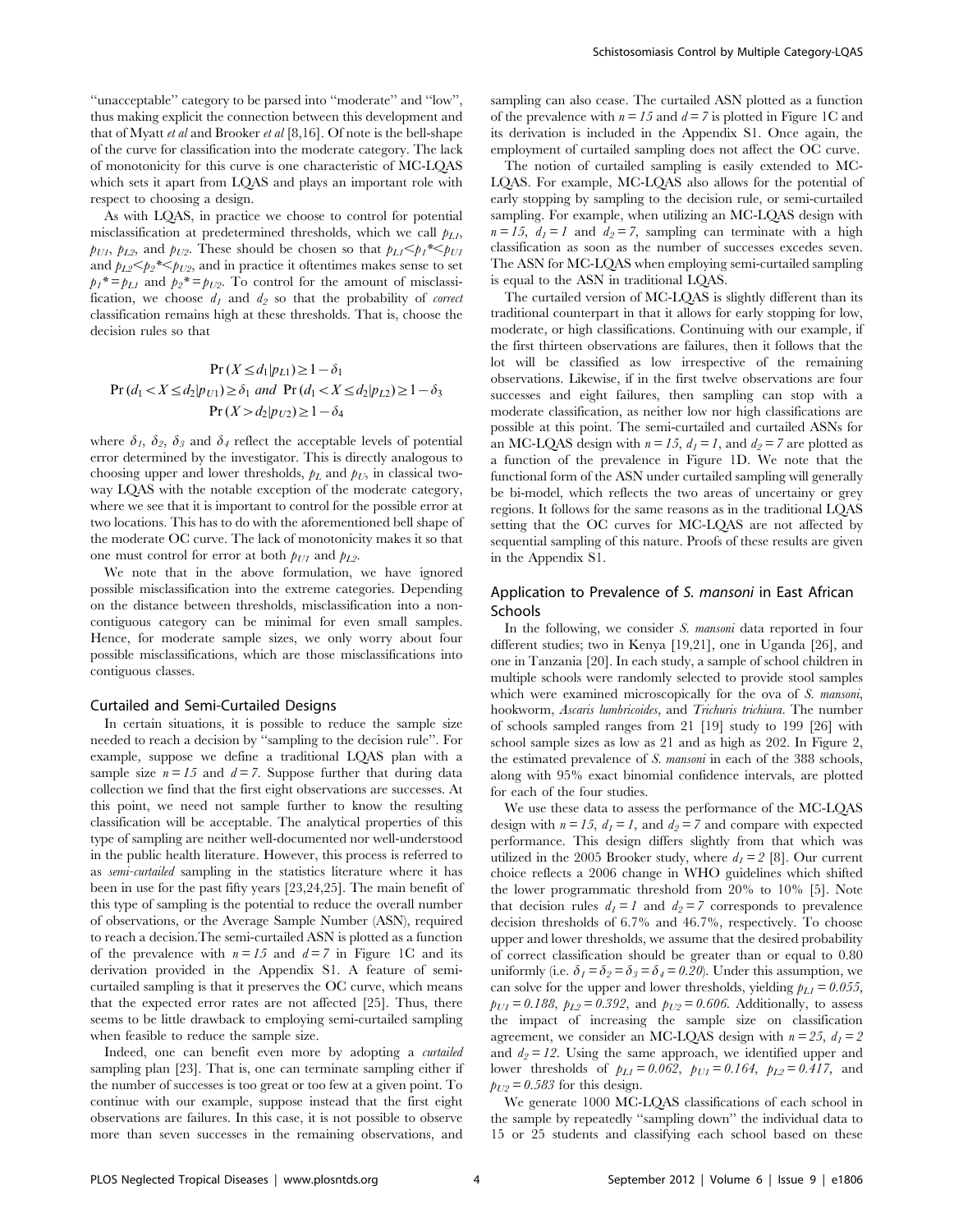

Figure 2. Prevalence of S. mansoni in 388 East African schools. Horizontal lines are 95% exact confidence intervals. doi:10.1371/journal.pntd.0001806.g002

observations. To compare the classifications resulting from MC-LQAS with those that result from binning the full sample prevalence, we calculate for each simulation the weighted kappa statistic, which measures agreement between classification methods across locations [27]. We report the mean kappa statistic and interquartile range (IQR) across the 1000 simulations. In addition, we calculate the ASN in each simulation when employing both semi-curtailed and curtailed sampling plans and report the mean ASN and IQR across the 1000 simulations. Lastly, we calculate the proportion correctly classified as a function of the full sample prevalence. All simulations were conducted using R statistical software, version 2.11.1 [28].

#### Results

Figure 3A displays the average proportion of schools correctly classified as a function of the full sample prevalence. For expository purposes, we overlay the OC curve for this design, noting that the simulation results and expected curves coincide. Likewise, we display the average ASN under semi-curtailed

(Figure 3B) and curtailed (Figure 3C) sampling as a function of the full sample prevalence and overlay the expected ASN curves. Once again, these quantities coincide, as expected.

The results of our simulation study are presented in Table 1. The overall agreement between the MC-LQAS with a sample size of 15 and full sample classifications was 0.87 (IQR: 0.86–0.89). Although not everyone agrees on the interpretation of the kappa statistic, values greater than 0.60 are commonly interpretted as implying ''substantial'' agreement, whereas values greater than 0.80 are thought to imply ''almost perfect'' agreement. For three of the four studies, the agreement between the MC-LQAS and the full sample classifications was high  $(k>0.75)$  [27]. On average the use of the MC-LQAS procedure resulted in either substantial or almost perfect agreement with these data.

The notable exception was the Clarke et al study from Kenya, where the kappa statistic was 0.46 (IQR: 0.34–0.58) when  $n = 15$ . Of the four studies, the Clarke et al study had the fewest observations and fewest schools. Furthermore, of the 21 schools sampled in this study, 13 schools had full sample prevalence lying within one of the two grey regions where potential error is known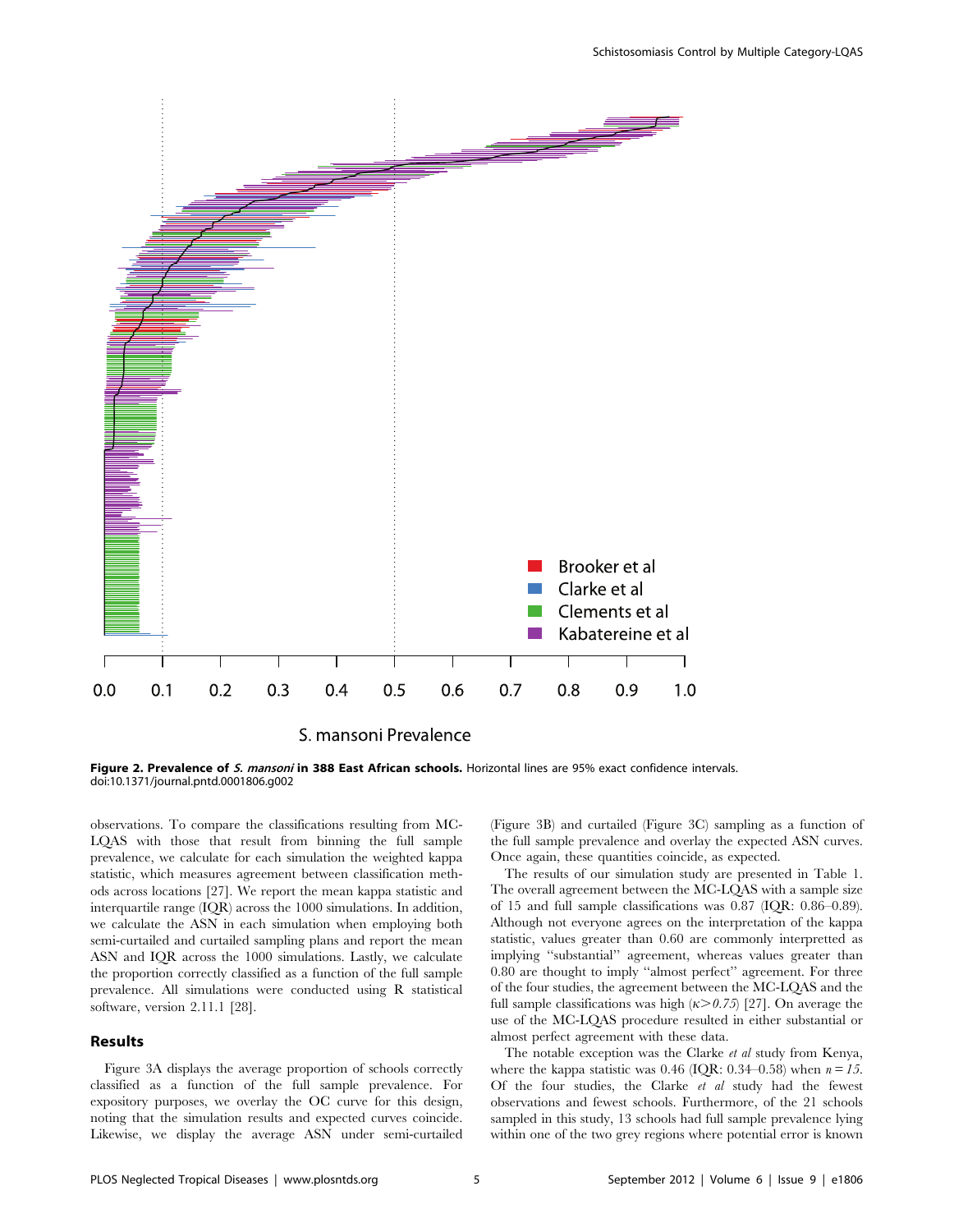

Figure 3. School-based simulation results. For simulation with  $n = 15$ ,  $d_1 = 1$ , and  $d_2 = 7$ , (A) average proportion of correctly classified schools with expected Operating Characteristic curves overlaid (dashed grey), (B) Average Sample Number when utilizing semi-curtailed sampling with expected Average Sample Number overlaid (dashed grey), and (C) Average Sample Number when utilizing curtailed sampling with expected Average Sample Number overlaid (dashed grey). doi:10.1371/journal.pntd.0001806.g003

to be high (in comparison with 13 of 25, 20 of 143, and 49 of 199 in the Brooker, Clements, and Kabatereine studies, respectively). Thus, this MC-LQAS design is expected to be sub-optimal for this type of underlying distribution of prevalences. One might improve performance by increasing the sample size. The kappa statistics for all studies slightly increased when using a sample of size 25 (Table 1), although agreement in the Clarke study remained low with a kappa statistic of 0.52 (IQR: 0.39–0.62).

The ASN for a maximum sample size of  $n = 15$  when utilizing curtailed and semi-curtailed sampling was 12.90 (IQR: 12.87– 12.94) and 14.50 (IQR: 14.49–14.52), respectively. When the maximum sample size was increased to  $n = 25$ , the ASN for curtailed and semi-curtailed sampling increased to 21.54 (IQR: 21.50–21.59) and 24.2 (24.14–24.18), respectively.

#### **Discussion**

This work outlines a unified and systematic approach to designing Multiple Category-LQAS classification systems with

application to the prevalence of S. mansoni in schoolchildren. Through simulation and using real data, we show it performs as well as existing methods in practice for classification of the prevalence of infection at a fraction of the sampling effort. Furthermore, for the first time in the public health literature, we have elucidated the theoretical properties of ''sampling to the decision rule'', or semi-curtailed sampling, in LQAS, and extended these notions to multiple classification. Our validation study shows that an MC-LQAS design with  $n = 15$ ,  $d_1 = 1$ , and  $d_2 = 7$  provides classifications in near perfect agreement with the standard ''binning'' approach, yet using less than half as many observations. As expected, agreement between MC-LQAS and full sample classifications tends to be the worst for prevalences lying within the grey region (as found in the Clarke study), where the risks of classification error are high.

Our findings resonate with empirical results pointing to the reliability and potential cost-reduction associated with using LQAS for rapid assessment of S. mansoni [8]. Recent research suggests that an LQAS-based approach may also perform better

Table 1. Kappa-statistic, Curtailed Average Sample Number, and Semi-curtailed Average Sample Number in four studies for two different MC-LQAS designs.

|                      |                        | $n = 15$ , $d_1 = 1$ , $d_2 = 7$ |                        |                                                                                                                 | $n = 25$ , $d_1 = 2$ , $d_2 = 12$ |                                                                                          |                           |
|----------------------|------------------------|----------------------------------|------------------------|-----------------------------------------------------------------------------------------------------------------|-----------------------------------|------------------------------------------------------------------------------------------|---------------------------|
|                      | SS $($ $#$<br>Schools) | K-statistic                      | <b>Curtailed ASN</b>   | Semi-Curtailed ASN K-statistic                                                                                  |                                   | <b>Curtailed ASN</b>                                                                     | <b>Semi-Curtailed ASN</b> |
| <b>All Studies</b>   | 25246 (388)            | 0.875 (0.864-0.885)              |                        | 12.902 (12.871-12.936) 14.504 (14.487-14.523) 0.897 (0.888-0.907) 21.538 (21.486-21.593) 24.158 (24.137-24.180) |                                   |                                                                                          |                           |
| Brooker et al        | 1739 (25)              | $0.774(0.723 - 0.830)$           | 12.892 (12.760-13.040) | 14.255 (14.200-14.320) 0.822 (0.780-0.874)                                                                      |                                   | 21.263 (21.000-21.520) 23.730 (23.640-23.800)                                            |                           |
| Clarke et al         | 1093 (21)              | $0.459(0.341 - 0.576)$           |                        | 13.371 (13.190-13.571) 14.991 (15.000-15.000) 0.518 (0.394-0.615) 21.859 (21.524-22.202) 24.997 (25.000-25.000) |                                   |                                                                                          |                           |
| Clements et al       | 8617 (143)             | $0.763$ $(0.722 - 0.808)$        | 13.119 (13.091-13.147) |                                                                                                                 |                                   | 14.909 (14.895-14.923) 0.808 (0.771-0.844) 22.100 (22.042-22.161) 24.847 (24.832-24.860) |                           |
| Kabatereine<br>et al |                        | 13797 (199) 0.901 (0.889-0.912)  |                        | 12.698 (12.648-12.749) 14.196 (14.166-14.231) 0.920 (0.910-0.931) 21.139 (21.055-21.216)                        |                                   |                                                                                          | 23.631 (23.588–23.678)    |

Point estimates are mean and quantities in parentheses represent the inerquartile range over 1000 simulated datasets. doi:10.1371/journal.pntd.0001806.t001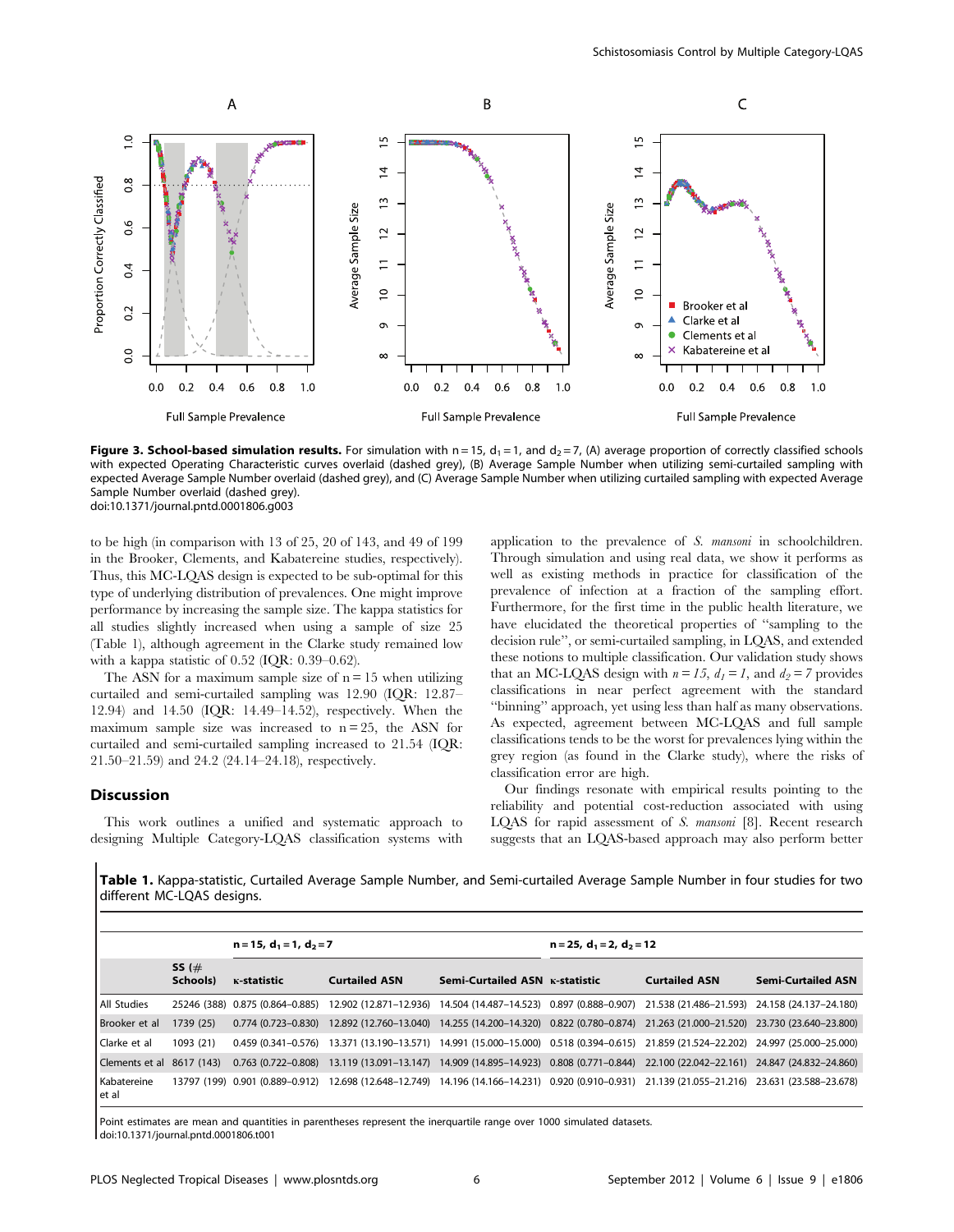than sophisiticated geostatistical modeling strategies with respect to correct classification, although at a higher cost per high prevalence school correctly classified [11]. Thus, while we have shown that MC-LQAS is a reliable tool for classification, investigators should continue to take care to choose the evaluative approach which best suits a given situation.

A limitation of this study is the lack of consideration for diagnostic sensitivity and specificity. The standard method for diagnosis of S. mansoni is the Kato-Katz method, which has been criticized for having low sensitivity that varies depending on the intensity of infection in an individual [29,30]. Some studies have found sensitivities as low as 0.60, which is a serious violation of the perfect diagnostic test assumption. Methods for estimating the prevalence of S. mansoni in the presense of variable sensitivity and infection intensity is an area of ongoing research [31].

A shortcoming of our study is that we ignore the underlying distribution of prevalence. In the event that prior information on the level or distribution of  $\phi$  is available, Olives and Pagano provide Bayesian methods for choosing the sample size and decision rule for traditional LQAS [32]. Olives discusses the same approach in the context of multiple classification in [33], providing the basis for incorporating complex disease dynamics into the model. Although ignoring prior information does not impact the viability of our results, it is expected that incorporating this extra information would improve expected performance.

A strength of our study is the principled treatment of curtailed and semi-curtailed sampling in LQAS. The ASN is a largely ignored piece of information that program managers can utilize to inform their choice of LQAS design. Note that curtailed sampling plans allow for early stopping with a classification of moderate prevalence, in addition to low and high. This is in contrast to other sequential LQAS designs used for multiple category classification in the literature, such as those used to classify transmitted HIV drug resistance [34]. In the context of the classification of S. mansoni prevalence, the use of curtailed designs will ultimately require fewer stool samples to be analyzed via microscopy. The reduction in sample size will be most pronounced in high prevalence schools, where as few as eight slides may need to be read before reaching a decision. Unfortunately in many cases, slides will be prepared for all participants and sent to the laboratory for microscopic inspection. Thus these savings are likely to be less pronounced in the field than in the laboratory. For other

#### References

- 1. Lustigman S, Prichard RK, Gazzinelli A, Grant WN, Boatin BA, et al. (2012) A Research Agenda for Helminth Diseases of Humans: The Problem of Helminthiases. PLoS Negl Trop Dis 6: e1582.
- 2. Steinmann P, Keiser J, Bos R, Tanner M, Utzinger J (2006) Schistosomiasis and water resources development: systematic review, meta-analysis, and estimates of people at risk. Lancet Infect Dis 6: 411–25.
- 3. Utzinger J, Bergquist R, Shu-Hua X, Singer BH, Tanner M (2003) Sustainable schistosomiasis control–the way forward. Lancet 362: 1932–1934.
- 4. WHO Expert Committee (2002) Prevention and control of schistosomiasis and soil-transmitted helminthiasis. World Health Organ Tech Rep Ser 912: i–vi, 1– 57, back cover.
- 5. WHO (2006) Preventive chemotherapy in human helminthiasis. Coordinated use of antihelminthic drugs in control interventions: a manual for health professionals and programme managers. Geneva: WHO.
- 6. Bennett S, Wood S, Liyanage WM, Smith DL (1991) A simplified method for cluster-sampling surveys of health in the developing world. World Health Statistics Quarterly 44: 98–106.
- 7. Montresor A, Crompton DWT, Bundy DAP, Hall A, Savioli L (1998) Guidelines for the Evaluation of Soil-transmitted helminthiasis and schistosomiasis at the community level. WHO.
- 8. Brooker S, Kabatereine NB, Myatt M, Stothard JR, Fenwick A (2005) Rapid assessment of Schistosoma mansoni: the validity, applicability and cost-effectiveness of the Lot Quality Assurance Sampling method in Uganda. Trop Med Int Health 10: 647–658.
- 9. WHO (1995) The schistosomiasis manual. Geneva.

diseases, such as malaria and urinary schistosomiasis, where rapid diagnositc tests and dipsticks (for haematuria) are the modes of diagnosis, the use of curtailed sampling may be of more importance in the field.

Further work is required to evaluate the use of MC-LQAS for sampling for several infections; for example the collection of stool samples to diagnose S. *mansoni* infection and urine samples to diagnose S. haematobium, using either dipsticks for the detection of haematruia or the urine filatration technique. How such an integrated approach compares to the use of questionnaire surveys for S. haematobium also needs to be investigated.

LQAS as a tool has come to be associated with simplicity and versatility. MC-LQAS maintains these attributes so as to be useful to a wider audience of practitioners. Here we consider the case of S. mansoni, and show that as a tool for classification of the prevalence of infection, MC-LQAS is both reliable and adapatable. However, just as LQAS has had extensive use in multiple areas in health, we anticipate that this work will have implications reaching well beyond schistosomiasis for other infectious diseases, such as malaria. The design we describe allows for easy adaptation to other circumstances.

#### Supporting Information

Appendix S1 Derivations of ASN and preservation of OC curves under curtailed and semi-curtailed sampling for MC-LQAS.

(DOCX)

## Acknowledgments

We thank Archie Clements, Alan Fenwick and Narcis Kabatereine for providing access to their data.

#### Author Contributions

Conceived and designed the experiments: CO JJV MP. Performed the experiments: CO MP. Analyzed the data: CO MP. Contributed reagents/ materials/analysis tools: CO SJB JJV MP. Wrote the paper: CO SJB JJV MP. Responsible for the primary statistical development of methods and implementation: CO. Provided technical support and advisement of statistical development: MP. Provided data and expert advisement for application to schistosomiasis: SJB. Provided context and expert advisement for LQAS design and implementation: JJV.

- 10. Brooker S, Kabatereine NB, Gyapong JO, Stothard JR, Utzinger J (2009) Rapid mapping of schistosomiasis and other neglected tropical diseases in the context of integrated control programmes in Africa. Parasitology 136: 1707–1718.
- 11. Sturrock HJW, Gething PW, Ashton R, Kolaczinski JH, Kabateriene NB, et al (2011) Planning schistosomiasis control: investigation of alternative sampling strategies for Schistosoma mansoni to target mass drug administration of praziquantel in East Africa. International Health 3: 165–175.
- 12. Robertson SE, Valadez JJ (2006) Global review of health care surveys using Lot Quality Assurance Sampling (LQAS), 1984–2004. Soc Sci Med 63: 1648– 1660.
- 13. Dodge HF, Romig HG (1944) Sampling Inspection Tables: Single and Double Sampling. New York: John Wiley & Sons.
- 14. Rabarijaona LP, Andriamaroson BJ, Ravaoalimalala VE, Ravoniarimbinina P, Migliani R (2001) Identification of communities endemic for urinary bilharziosis by the ''Lot Quality Assurance Sampling'' method in Madagascar. Arch Inst Pasteur Madagascar 67: 41–45.
- 15. Rabarijaona LP, Boisier P, Ravaoalimalala VE, Jeanne I, Roux JF, et al. (2003) Lot Quality Assurance Sampling for screening communities hyperendemic for Schistosoma mansoni. Trop Med Int Health 8: 322–328.
- 16. Myatt M, Limburg H, Minassian D, Katyola D (2003) Field trial of applicability of Lot Quality Assurance Sampling survey method for rapid assessment of prevalence of active trachoma. Bull World Health Organ 81: 877–885.
- 17. Greenland K, Rondy M, Chevez A, Sadozai N, Gasasira A, et al. (2011) Clustered lot quality assurance sampling: a pragmatic tool for timely assessment of vaccination coverage. Trop Med Int Health 16: 863–868.